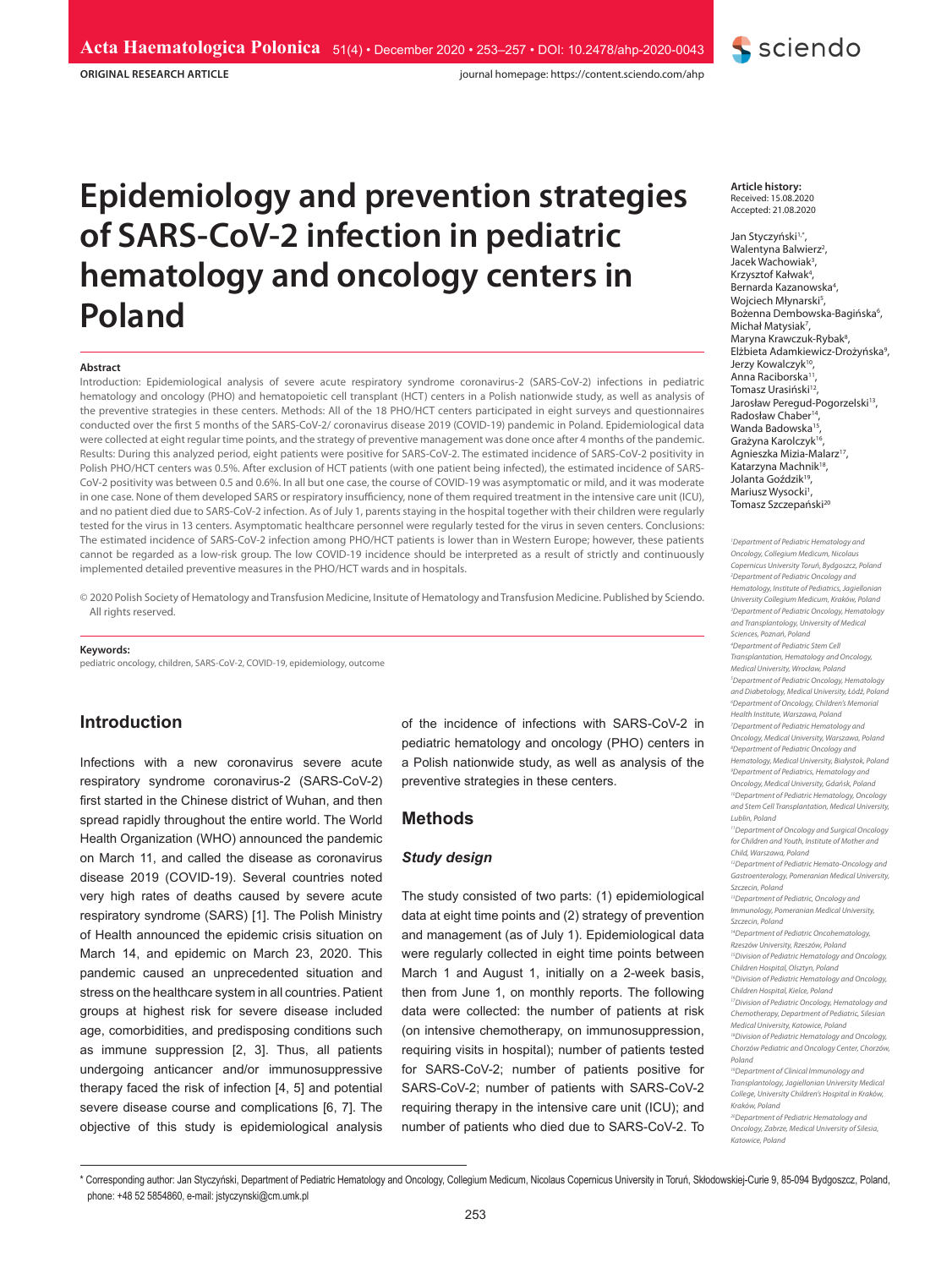assess each center's strategy on testing parents staying with children in the hospital as well as medical staff (physicians and nurses) in the PHO ward, an additional questionnaire was conducted reporting the status as on July 1.

#### *Participating centers*

Children with oncological diseases in Poland are treated in 18 centers accredited by the Polish Society of Pediatric Oncology and Hematology. One center is split into two separate departments, and since both are located in the same building, they were calculated as one. In six centers, hematopoietic cell transplant (HCT) units are included.

# *Patients at risk*

In Poland, approximately 1,100–1,200 children are diagnosed with malignant disease annually [8]. The total number of beds in Polish hemato-oncological and/or transplant pediatric centers is 725, including 50 transplant units (single bed units only). Daily, an average number of hospitalized cancer patients, including children undergoing or after transplantation is 450, 1,100–1,200 monthly with an average of 100 newly diagnosed patients each month. The inaccuracy of estimation is below 10% (data not published, collected in July–August 2019 by the National Consultant in pediatric oncology and hematology).

#### *Testing for SARS-CoV-2*

Tests were based on molecular testing by real-time polymerase chain reaction (RT-PCR) of a specimen obtained from naso-pharyngeal swabs. Cases were analyzed in regional laboratories, designated and specified by the health authority.

#### *Definitions*

- Patient at risk: patients with a diagnosis of malignancy being on intensive chemotherapy (including periods off chemotherapy) or patients after hematopoietic cell transplantation at any phase being on immunosuppression or requiring visits to hospital.
- Clinical course of COVID-19 was determined according to Dong et al. [9] (Tab. I).

#### *Bioethical issues*

The study was performed in accordance with the medical principles of the Declaration of Helsinki and Good Clinical Practice guidelines. All participants of the survey are coauthors of this manuscript and gave their agreement for publication.

# **Results**

### *Epidemiological data*

With the announcing of the epidemic in Poland (March 23), the epidemiological analysis for incidence of SARS-CoV-2 positivity was performed in PHO centers among patients at risk, respectively,

| <b>Clinical course</b> | <b>Description</b>                                                                                                                                                                                                                                                                                                                                                                           |
|------------------------|----------------------------------------------------------------------------------------------------------------------------------------------------------------------------------------------------------------------------------------------------------------------------------------------------------------------------------------------------------------------------------------------|
| Asymptomatic           | Course without presence of any clinical symptoms and<br>signs. Chest imaging normal. Polymerase chain reaction<br>(PCR) test for SARS-CoV-2 positive                                                                                                                                                                                                                                         |
| Mild                   | Symptoms of current acute upper respiratory tract<br>infection, usually including fever, fatigue, cough,<br>myalgia, sore throat, sneezing, and runny nose. Physical<br>examination: congestion of the pharynx, no auscultory<br>abnormalities. Sometimes no fever is seen. Possibly, only<br>gastro-intestinal tract symptoms may be present: nausea,<br>vomiting, diarrhea, abdominal pain |
| Moderate               | Pneumonia, usually fever and dry cough, followed by<br>possibly productive cough, even with wheezing is seen.<br>No evident hypoxemia is present. Some cases may<br>exceptionally have no clinical signs and symptoms,<br>and only chest computed tomography (CT) shows lung<br>lesions                                                                                                      |
| Severe                 | Early severe respiratory symptoms such as fever and<br>cough, sometimes accompanied by diarrhea or other<br>gastrointestinal symptoms. Usually in the second week,<br>the disease progresses to dyspnea and central cyanosis.<br>Hypoxia is present, with oxygen saturation below 92%                                                                                                        |
| Critical               | Patients progress to severe acute respiratory distress<br>syndrome (ARDS) and respiratory failure. Septic shock and<br>life-threatening organ dysfunction can occur, including<br>encephalopathy, acute kidney injury, heart failure,<br>myocardial injury, or coagulation dysfunction                                                                                                       |

for 2-week or 1-month periods (Tab. II). Only 14 patients were tested by March 23, and 72 patients by April 5. The testing was quickly available in most of the centers, and by June 1, already 15/18 centers were able to test all patients admitted to the hospital (with some exceptions for 1-day treatments). During the analyzed period of 5 months, the overall number of estimated patients was 1,124 (ranging 1,073–1,233). During this period, the total number of patients diagnosed for SARS-CoV-2 positivity was eight (Tab. III). Thus, with the estimated total number of patients at risk at 1,500– 1,600, the estimated incidence of SARS-CoV-2 positivity in Polish PHO/HCT centers was 0.5%. After exclusion of HCT patients (with one patient being infected), the estimated incidence of SARS-CoV-2 positivity is between 0.5 and 0.6%. As of July 1, parents staying in the hospital together with their children were regularly tested for the virus in 13 centers. Asymptomatic healthcare personnel were regularly tested for the virus in seven centers.

#### *Patients diagnosed positively for SARS-CoV-2*

Patient 1: 9-year-old girl, with relapsed acute lymphoblastic leukemia (ALL), after total body irradiation (TBI) and hematopoietic cell transplantation from matched unrelated donor (MUD-HCT), diagnosed on day +7 during neutropenia, had mild respiratory symptoms. She was treated with chloroquine, ribavirin, and azithromycin. After granulocyte recovery on day +14, she recovered and was negative for SARS-CoV-2 twice after 7 and 8 days from diagnosis.

Patient 2: 5-year-old boy, with ALL, on chemotherapy (AIEOP-BFM-2017, protocol II), hospitalized in the Department of Infectious Diseases with suspicion of encephalitis due to neurological symptoms (hemiparesis, facial nerve palsy, convulsions), and lung multiple nodules. Initially, tests for SARS-CoV-2 were negative twice, then positive (within 1 week from first symptoms).

# *Table I. Clinical course of COVID-19 [9]*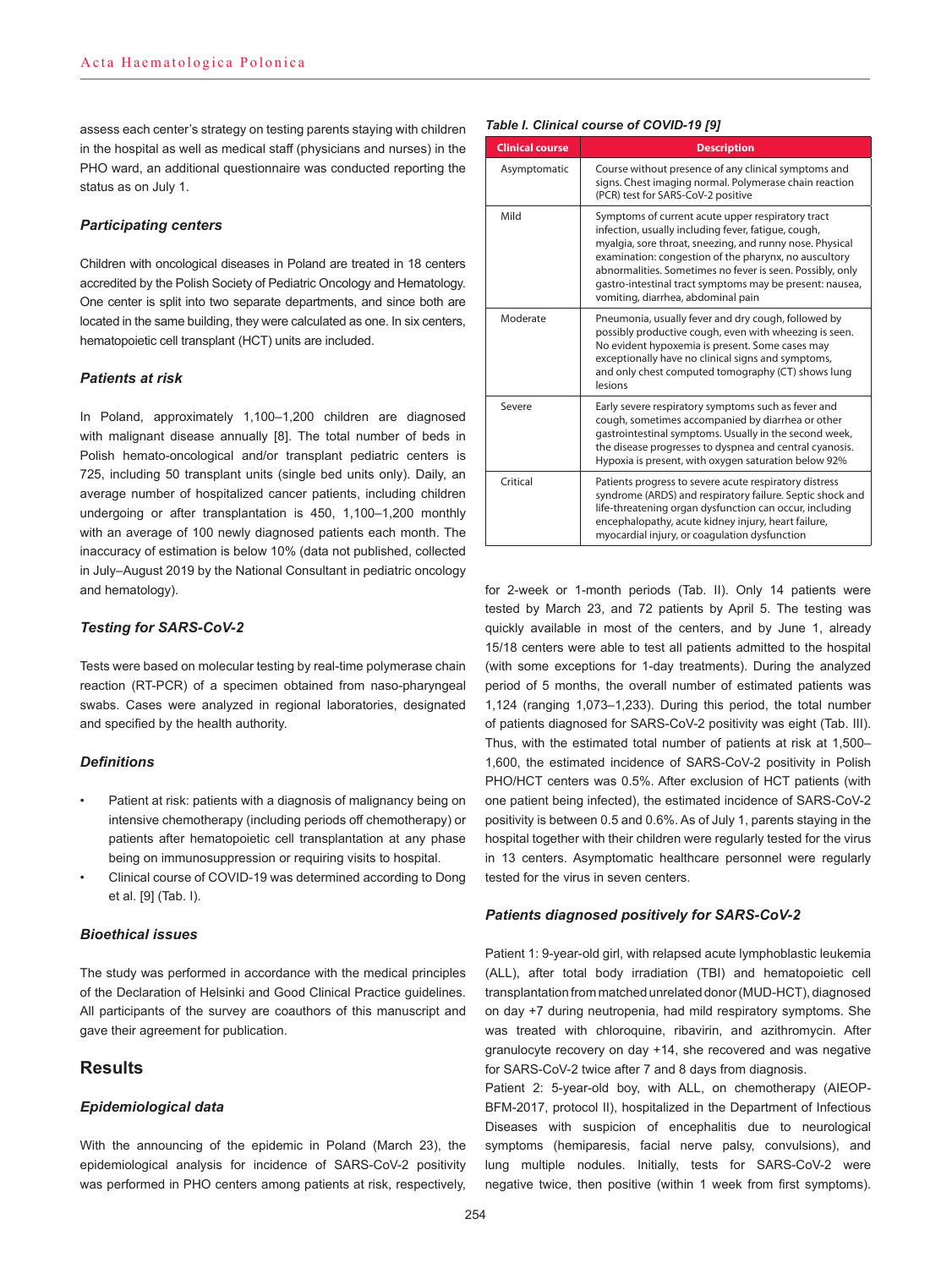#### *Table II. Estimated number of patients tested and diagnosed for SARS-CoV-2*

| <b>Estimated</b><br>number of<br><b>Date</b><br>patients at risk |              | <b>Estimated number</b><br>of patients tested<br>by PCR | <b>Positive testing</b><br>(new) |  |
|------------------------------------------------------------------|--------------|---------------------------------------------------------|----------------------------------|--|
| 23-03-2020                                                       | 1,073        | 14                                                      | $\Omega$                         |  |
| 05-04-2020                                                       | $1,017(34*)$ | 72                                                      | $\overline{2}$                   |  |
| 19-04-2020                                                       | $1,056(47*)$ | 292                                                     | $\Omega$                         |  |
| 03-05-2020                                                       | $1,111(51*)$ | 544                                                     | 1                                |  |
| 17-05-2020                                                       | $1,137(55*)$ | 834                                                     | $\overline{2}$                   |  |
| 01-06-2020                                                       | $1,180(78*)$ | 974                                                     | $\Omega$                         |  |
| 01-07-2020                                                       | $1,199(69*)$ | All patients in<br>15 centers                           | $\Omega$                         |  |
| 01-08-2020                                                       | $1,233(56*)$ | 944                                                     | 3                                |  |

*\* – HCT patients at risk, included in overall number of patients*

Cerebrospinal (CNS) fluid was normal. No respiratory insufficiency occurred and he finally recovered after 40 days; however, the last lung computed tomography (CT) performed 100 days from COVID-19 diagnosis revealed an increasing number of nodules along with persisting, but less pronounced fibrotic streaks, consolidation and discreet ground-glass opacities.

Patient 3: 5-year-old girl, with relapsed Wilms Tumor, immediately after cessation of therapy was asymptomatic, and did not require hospital treatment.

Patient 4: 12-year-old boy, with Down syndrome, treated for relapsed ALL, had mild clinical course, and did not require hospital treatment. Patient 5: 4.5-year-old boy, with Wilms Tumor, after preoperative chemotherapy and surgery, was asymptomatic, and did not require additional hospital treatment.

Patient 6: 4.5-year-old old boy, treated with chemotherapy for CNS tumor, was asymptomatic, and did not require hospital treatment.

Patient 7: 17-year-old, girl, treated for ALL on maintenance phase, with cough, olfactory, and taste disturbances was hospitalized in the Department of Infectious Diseases. She recovered after 14 days from the beginning of clinical symptoms.

Patient 8: 16-year-old, boy with osteosarcoma, during post-surgery chemotherapy, was hospitalized for fever and pneumonia with mild symptoms. He recovered after 10 days from clinical symptoms.

#### *Strategic management of pandemic in the PHO centers*

The strategic management of pandemic in the PHO/HCT centers was analyzed based on a questionnaire conducted on July 1, among the Heads of the respective departments. All 18 centers (including HCT wards) filled in the questionnaire fully. Infection with SARS-CoV-2 occurred in hospitalized patients in one center, in outpatient patients in two centers, and in healthcare staff in one center. Hospitals implemented standard operating procedures (SOP) on prevention of infection as guidelines for personnel in all 18 centers, triage of patients in all 18 centers, and temperature measurements in all 18 centers. Additional preventive procedures were implemented in the PHO departments for patients and personnel. Phone triage was done in 14 centers, and testing for SARS-CoV-2 by PCR in 15 centers. Personnel rotation in various forms was performed

in 13 centers and healthcare personnel testing for SARS-CoV-2 by PCR in 11 centers. The number of patients in PHO/HCT wards has decreased: the number of hospitalized patients decreased in 11 centers, with an estimated median value of 30% (ranging 15–50%); the number of patients hospitalized on a 1-day basis decreased in 8 centers, with an estimated median value of 50% (ranging 20–70%); and the number of out-patient patients decreased in 16 centers, with an estimated median value of 30% (ranging 20–100%). Additionally, one center reported 30% decreased accessibility to laboratory diagnostics, and two centers a 15–20% decrease in accessibility to imaging diagnostics. No center reported any decrease in accessibility to medicines during this period.

# **Discussion**

This nationwide study of SARS-CoV-2/COVID-19 status in PHO/ HCT centers showed relatively low estimated incidence of SARS-CoV-2 positivity and high rate of centers performing testing for virus for all patients and their parents, when admitted to hospital (excluding 1-day hospitalization for chemotherapy, without overnight stay).

The estimated incidence of infection with SARS-CoV-2 ranged between 0.5 and 0.6% of all patients at risk in the PHO/HCT centers. This rate is slightly lower in comparison to the largest COVID-19 database on PHO/HCT children run by the AIOEP/BFM consortium [10] (Ondrej Hrusak, personal communication, update open-online for participating centers), including over 6,700 patients. The incidence was in the range of 0.74–0.82%, including Polish patients. This difference in incidence can reflect two important factors. First, lower overall incidence and number of infected individuals in the general Polish population, in comparison to Western European countries. Second, specific contact restrictions and set of anti-infective approaches implemented in Polish PHO centers, immediately after a rise in the rate of SARS-CoV-2 infections in Western countries (particularly Italy) in the initial phase [7]. Based on the EBMT [6] and Italian [7] experiences, the Polish Society of Pediatric Oncology and Hematology announced a national recommendation for the COVID-19 prevention and control in the pediatric units of hematology and oncology, hematopoietic cell transplantation units, and the respective outpatient clinics [11].

A total number of eight PHO/HCT patients were infected with SARS-CoV-2, including one patient after HCT, infected during TBI conditioning regimen in another hospital. In all but one case the course of COVID-19 was asymptomatic or mild, and it was moderate in one case. None of them developed SARS or respiratory insufficiency, nor required treatment in the Intensive Care Unit, and no patient died due to SARS-CoV-2 infection. In the AIOEP/BFM consortium experience, the death rate was 4% (2/50 patients); both the deceased patients had co-infections with other viruses (influenza, parainfluenza, cytomegalovirus [CMV]).

As far as the practical aspects of preventive measures of infections with SARS-CoV-2 are concerned, the PHO/HCT wards and their hospitals implemented national regulations introduced by the government. In the majority of centers, additional testing of parents hospitalized with their children was also applied, and in half of the centers regular screening of healthcare personnel of PHO/HCT wards took place.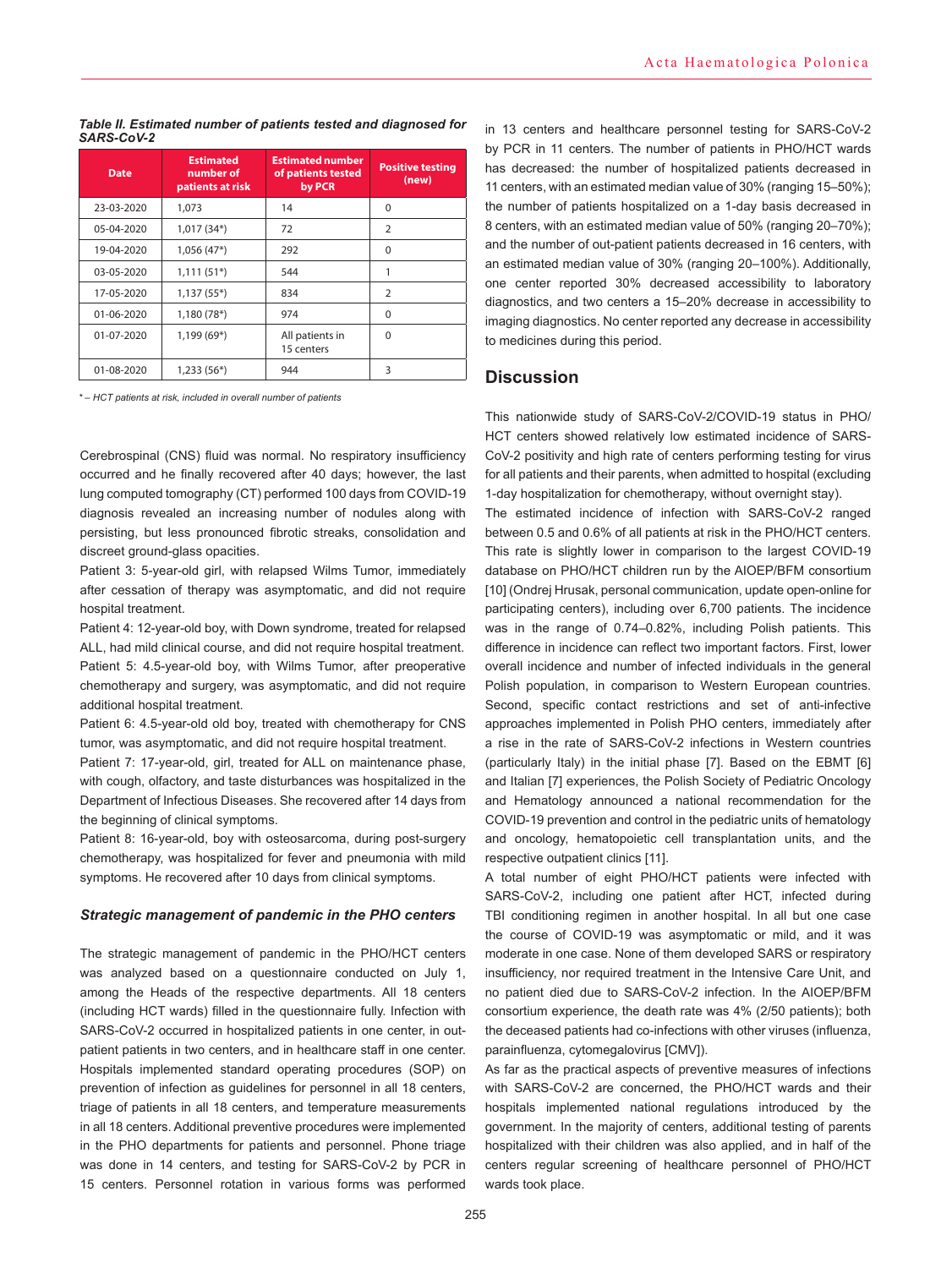| Pt             | Age<br>[yrs] | Sex | <b>Severity of COVID-19</b>                       | Days to<br>recovery | <b>Treatment for</b><br><b>COVID-19</b>    | <b>Comorbidities</b> | <b>Type of</b><br>malignancy   | <b>Oncological</b><br>treatment              |  |
|----------------|--------------|-----|---------------------------------------------------|---------------------|--------------------------------------------|----------------------|--------------------------------|----------------------------------------------|--|
|                | 9            | E   | Mild                                              | $\overline{7}$      | Chloroquine,<br>azithromycin,<br>ribavirin | No                   | <b>Relapsed ALL</b>            | After MUD-HCT<br>$day+7$                     |  |
| $\overline{2}$ | 5            | M   | Moderate (neurological<br>symptoms and pneumonia) | 18                  | No                                         | No                   | ALL                            | Intensive<br>chemotherapy                    |  |
| 3              | 5            | E   | Mild                                              | 10                  | <b>No</b>                                  | <b>No</b>            | <b>Relapsed Wilms</b><br>Tumor | After<br>chemotherapy<br>cessation           |  |
| $\overline{4}$ | 12           | M   | Asymptomatic                                      | 5                   | No                                         | Down syndrome        | <b>Relapsed ALL</b>            | Intensive<br>chemotherapy                    |  |
| 5              | 4.5          | M   | Asymptomatic                                      | 21                  | <b>No</b>                                  | <b>No</b>            | <b>Wilms Tumor</b>             | Intensive<br>chemotherapy<br>(after surgery) |  |
| 6              | 4.5          | M   | Mild                                              | 14                  | Azithromycin                               | <b>No</b>            | <b>CNS Tumor</b>               | Chemotherapy                                 |  |
| $\overline{7}$ | 17           | F.  | Mild                                              | 10                  | Azithromycin                               | No                   | ALL                            | Maintenance<br>chemotherapy                  |  |
| 8              | 16           | M   | Mild                                              | 14                  | Azithromycin                               | <b>No</b>            | Osteosarcoma                   | Post-surgery<br>chemotherapy                 |  |

#### *Table III. Clinical course in patients positive for SARS-CoV-2*

*Pt – patient number; yrs – years; ALL – acute lymphoblastic leukemia; CNS – central nervous system; MUD-HCT – hematopoietic cell transplantation from matched unrelated donor*

The majority of centers experienced a decrease in the number of patients admitted to the hospital, and almost all the centers in the outpatient setting. This was largely dependent on practices implemented by hospitals to limit personal contacts and the use of phone triage. This approach significantly contributed to the low incidence of SARS-CoV-2 infections. Fortunately, no increase in mortality of patients with malignant diseases or undergoing hematopoietic cell transplantation was reported during this period. This observation undoubtedly underlines a very high level of medical service in the PHO/HCT centers.

In conclusion, the estimated incidence of SARS-CoV-2 infection among PHO/HCT patients is lower than in Western Europe; however, these patients cannot be regarded as a low-risk group. The low COVID-19 incidence should be interpreted as a result of strictly and continuously implemented detailed preventive measures in PHO/ HCT wards and in hospitals.

#### *Acknowledgments*

The authors thank Prof Lidia Gil for preparing the questionnaire on the strategy of prevention of SARS-CoV-2 infections, and for the critical review of the manuscript.

#### **References**

- [1] Cummings MJ, Baldwin MR, Abrams D, et al. Epidemiology, clinical course, and outcomes of critically ill adults with COVID-19 in New York City: a prospective cohort study. Lancet 2020;395:1763–70.
- [2] Styczyński J. Hematology and transfusion medicine facing COVID-19: perspectives beyond the pandemic. Acta Haematol Pol 2020;51:58–9.
- [3] Styczyński J. ABC of viral infections in hematology: focus on herpesviruses. Acta Haematol Pol 2019;50:159–66.
- [4] Gil L, Kałwak K, Piekarska A, Góra-Tybor J, et al. Antifungal management in adults and children with hematological malignancies

#### *Authors' contributions*

JS - design of the study, writing manuscript. All authors - providing of data, analysis, critical revision, final approval.

#### *Conflict of interest*

All authors have nothing to disclose.

#### *Financial support*

None.

# *Ethics*

The work described in this article has been carried out in accordance with The Code of Ethics of the World Medical Association (Declaration of Helsinki) for experiments involving humans; EU Directive 2010/63/ EU for animal experiments; uniform requirements for manuscripts submitted to biomedical journals.

or undergoing hematopoietic cell transplantation: recommendations of Polish Society of Hematology and Blood Transfusion, Polish Society of Pediatric Oncology and Hematology, and Polish Adult Leukemia Study Group, 2020. Acta Haematol Pol 2020;51:60–72.

- [5] Styczyński J. Infectious complications in children and adults with hematological malignancies. Acta Haematol Pol 2019;50:167–73.
- [6] Ljungman P, Mikulska M, de la Camara R, et al. The challenge of COVID-19 and hematopoietic cell transplantation; EBMT recommendations for management of hematopoietic cell transplant